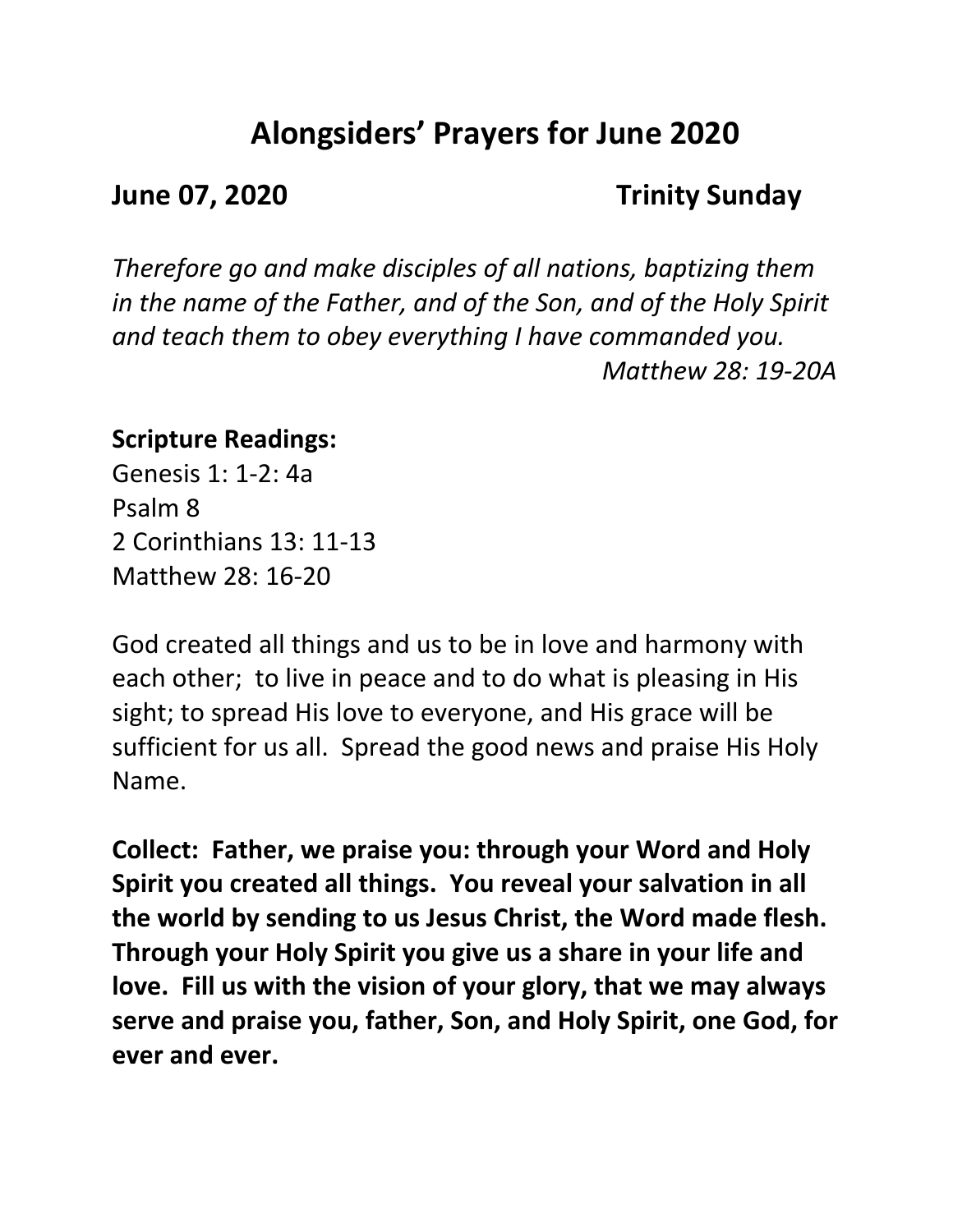Come let us return to the Lord who loves us, and pray to Him now.

God of truth, we pray that your church may be led in the way of truth, and an over deepening understanding of your nature and your will. We pray for Rev. Wayne and Rev. Sam and our Parish of All Saints. We pray for right priorities and softening of the ground of our hearts.

Come, let us return to the Lord.

God of power, we pray for those with authority, influence and power in our world; for all who are easily led, often against their conscience. We pray for a re-aligning of right values and a reawakening of mutual respect and trust.

Come, let us return to the Lord.

God of loving kindness, watch over our homes and families, friends and neighbours, especially in this uncertain time of Covid 19. We pray for those who wish us harm and those we find difficult to love.

Come, let us return to the Lord.

God of mercy and compassion, we bring to you all those who, through illness, accident, age, abuse or human weakness, are suffering. Gather them up in your love and give your healing, your strength and courage, your hope and wholeness. We make ourselves available as channels of your love.

Come, let us return to the Lord.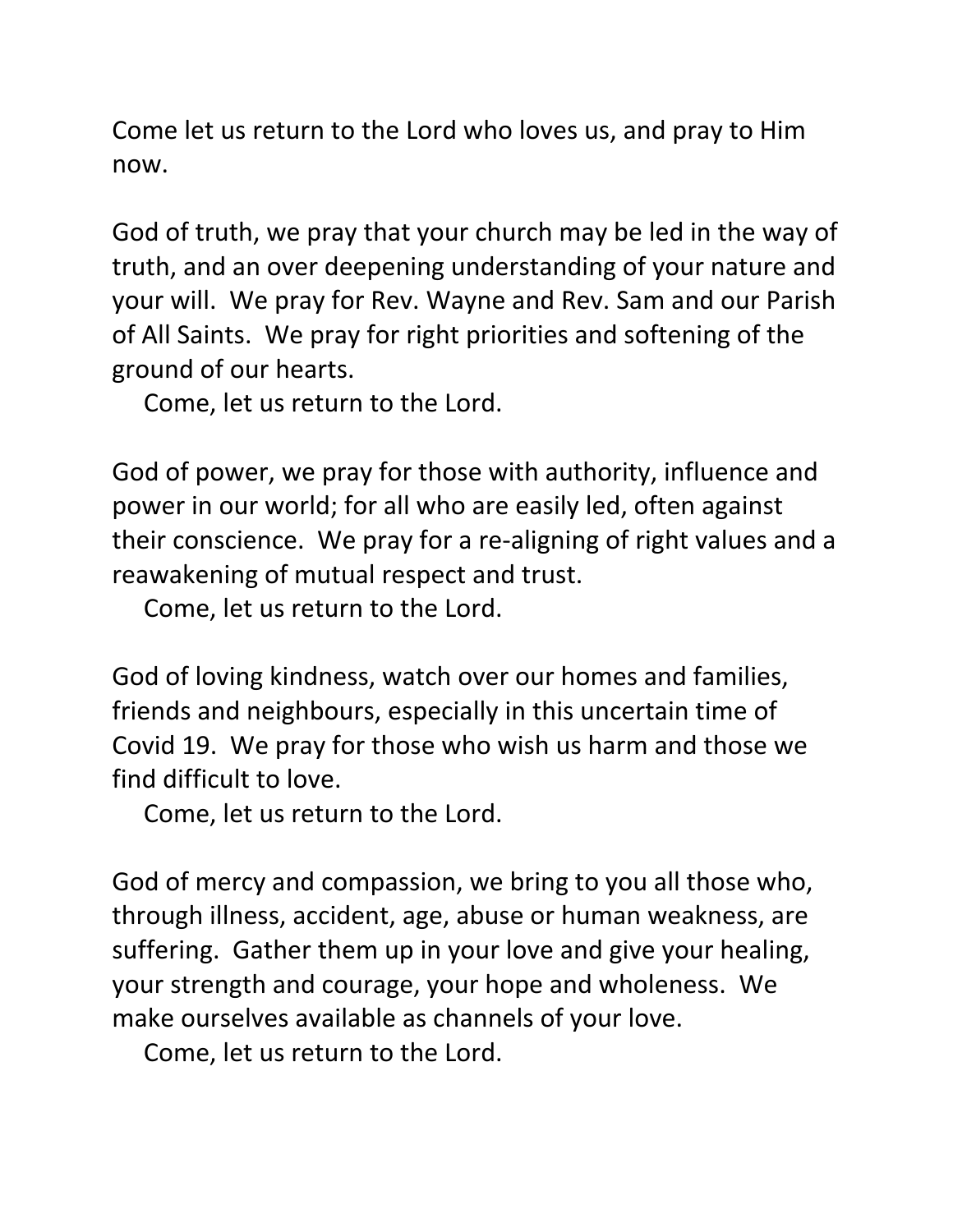God of glory, we worship you with all creation. We worship you with the sun and stars, all land, sea and sky, all that grows and moves, all that is still and reflective, all that breathes.

Merciful Father, accept these prayers for the sake of your Son, our Saviour Jesus Christ. Amen.

## **The Lord's Prayer**

**The Grace**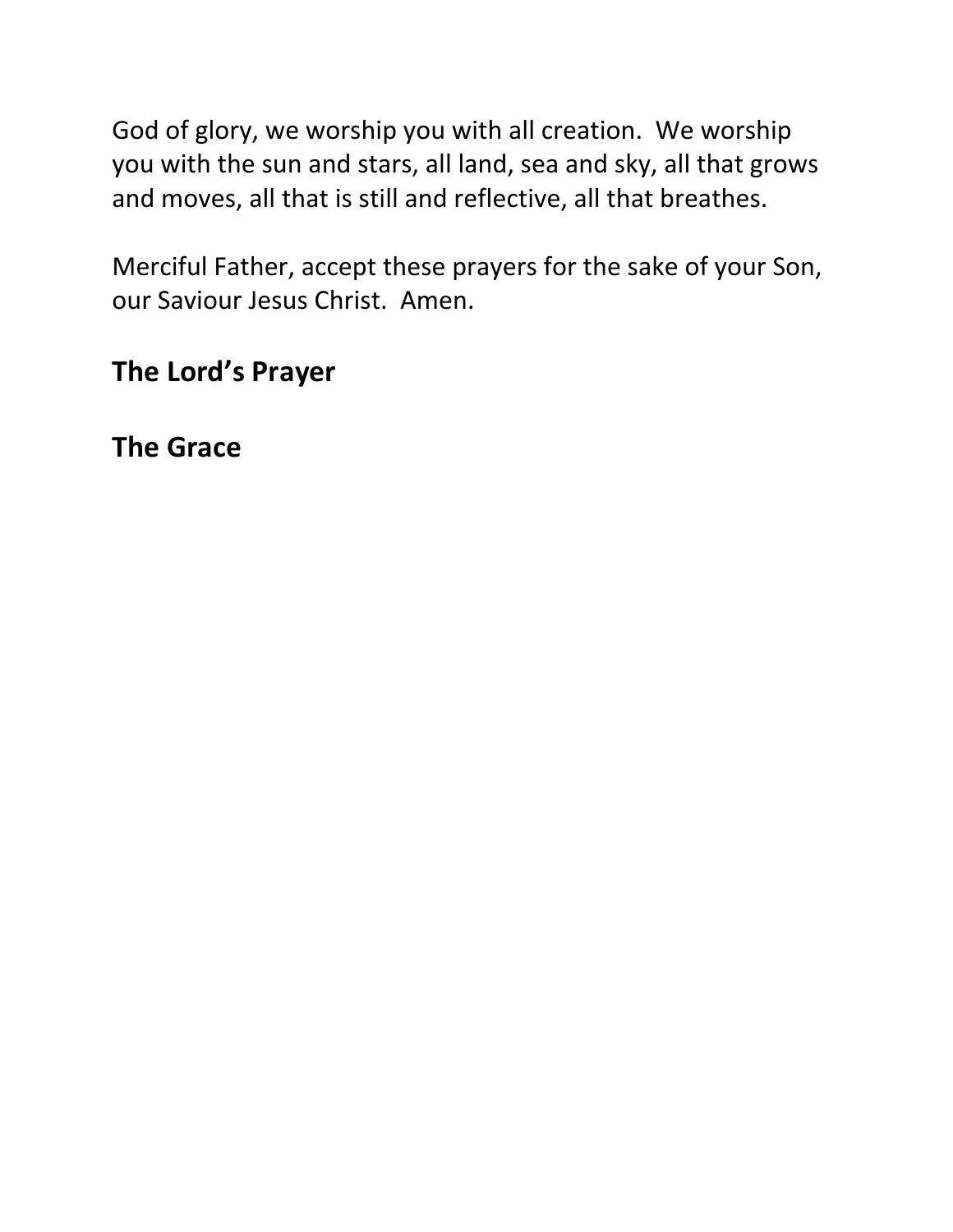## **June 14, 2020 2nd Sunday after Pentecost**

*How can I repay the Lord for all His goodness to me? I will lift up the cup of salvation and call on the name of the Lord. I will fulfill my vows to the Lord in the presence of all His people. Psalm 116: 12-14*

### **Scripture Readings:**

Genesis 18: 1-15 Psalm 116: 1, 10-17 Romans 5: 1-8 Matthew 9: 35-10: 8

Nothing is impossible with God. Abraham and Sarah certainly found this to be true, as we do know as well. The Lord hears our prayers and answers. The Lord is gracious. We are justified by our faith in Jesus Christ, and He has poured out His love for us while we were still sinners. Jesus calls us to declare this message to all, the saving grace that is given freely to us to pass on to others. Praise His name.

**Collect: Almighty God, without you we are not able to please you. Mercifully grant that your Holy Spirit may in all things direct and rule our hearts; through Jesus Christ our Lord, who is alive and reigns with you and the Holy Spirit, one God, now and for ever.**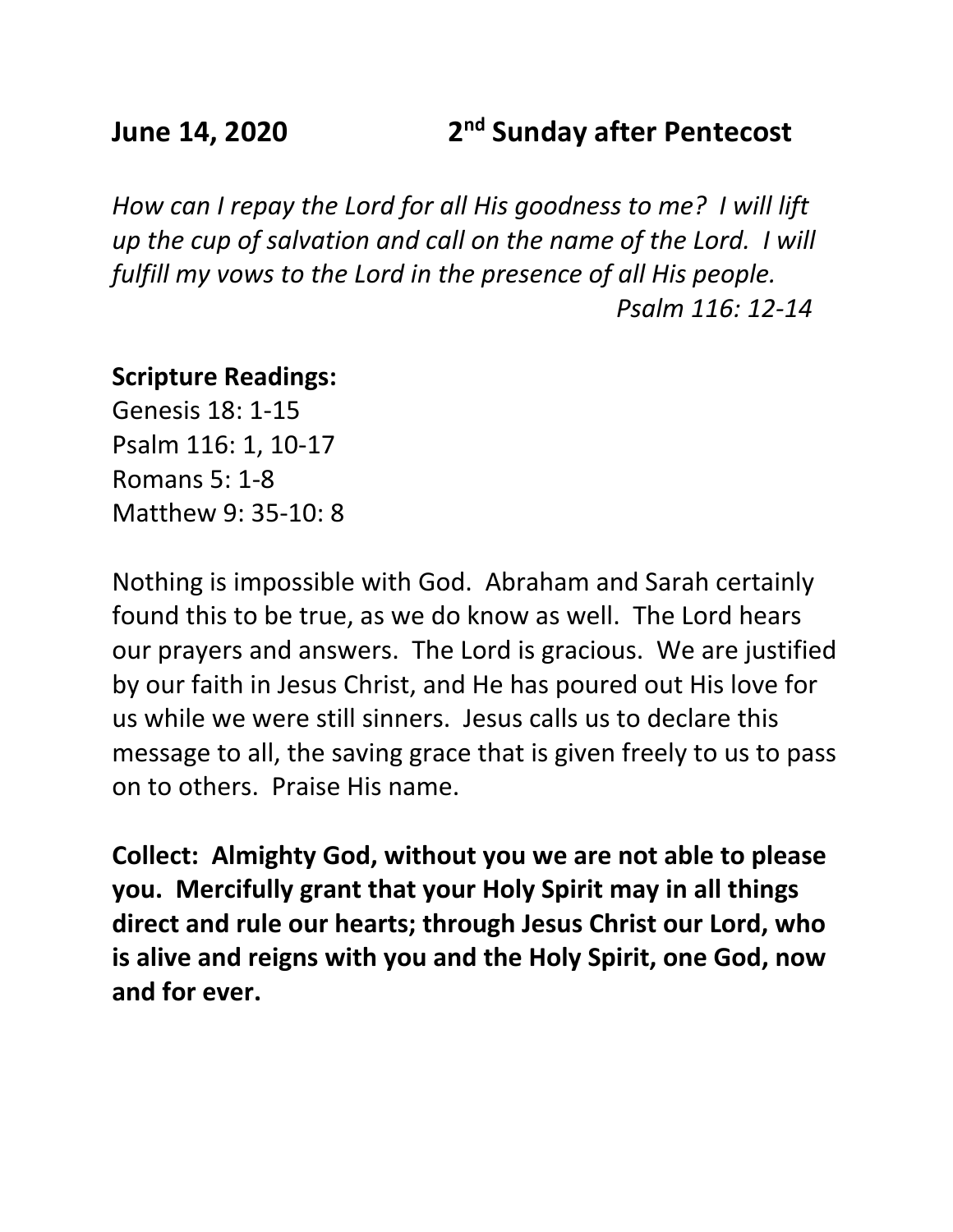Jesus sends His ambassadors out to proclaim God's kingdom and bring hope and peace of mind to the harassed and lost in every age. Let us join in praying together with all God's people to the Lord of the harvest.

Heavenly Father, we thank you for the gift of life, and above all for your love in dying for us, who so often act as your enemies. Break down any barriers which prevent us from being at peace with you, and fill your church with love for all who do not yet know your peace.

You, O Lord, you are our hope and joy.

Father, we thank you for the diversity and richness of our world, for the natural goodness of many, and the innocence of the very young. We pray for all victims of our world's mistakes and evils, and ask for your guidance and courage for our leaders and advisors.

You, O Lord, you are our hope and joy.

Father, we thank you for joy of our families and friendships, and the opportunities provided in our homes for learning what real love is all about. We pray for those we love and worry about, for those who love and worry about us, commending one another to your keeping.

You, O Lord, you are our hope and joy.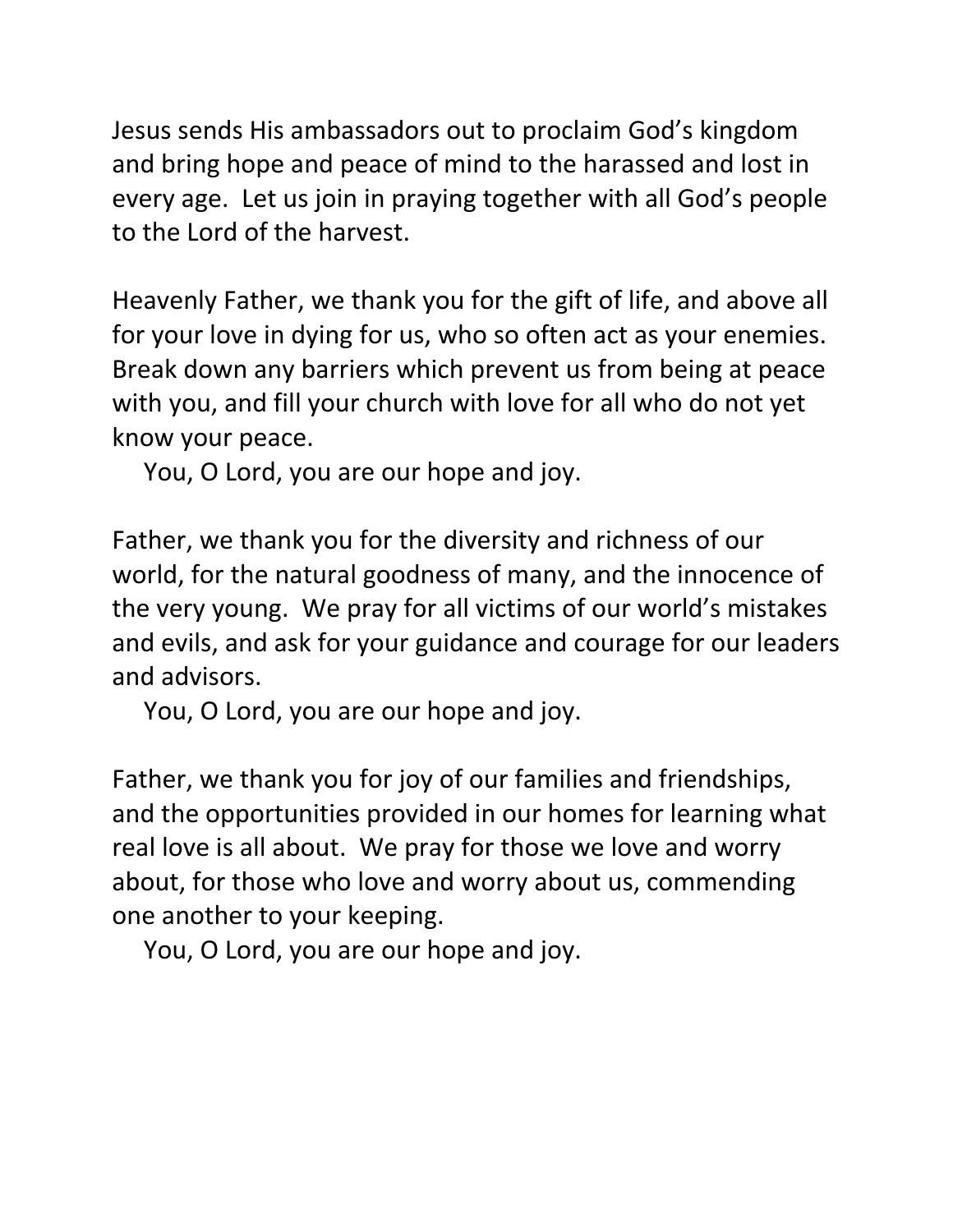Father, we thank you for all the medical research that has brought healing and quality of life to so many. We pray especially now for a vaccine for the coronavirus. May your will be done. We pray for all who work in healthcare and for all patients in their care. We pray for all who suffer from mental health and lone for peace of mind which eludes them.

You, O Lord, you are our hope and joy.

Father, we thank you for all who have lived your praise and worked for the coming of your kingdom. Receive into the joy of heaven all who have died in faith, whose strong hope in the eternal God is not disappointed, but fulfilled.

You, O Lord, you are our hope and joy.

Father, we thank you for all who sense your calling and respond to it with joy. We pray for more workers in your harvest to gather in many to share the joy of your peace.

Merciful Father, accept these prayers for the sake of your Son our Saviour Jesus Christ, Amen.

## **The Lord's Prayer**

**The Grace**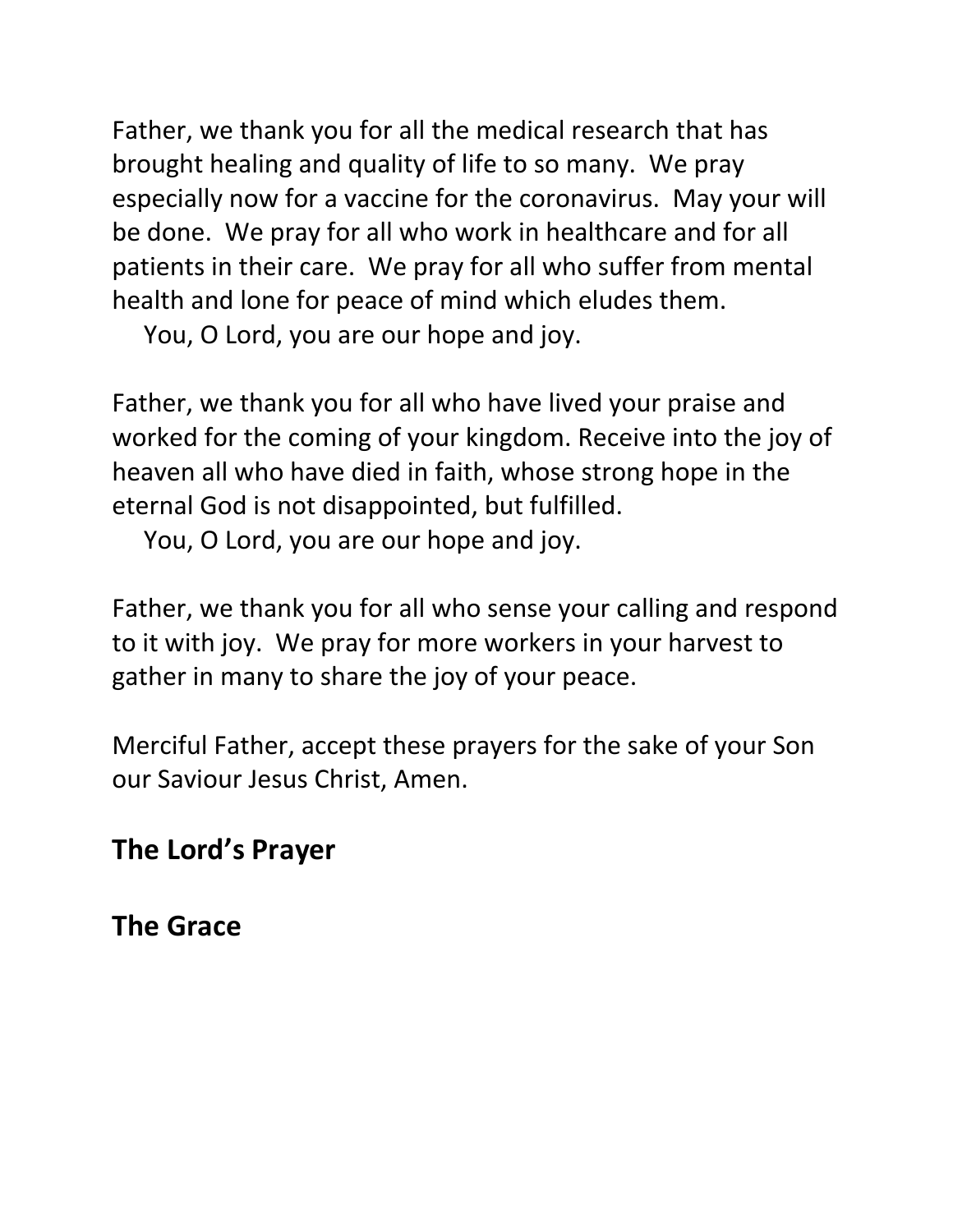## **June 21, 2020 3rd Sunday after Pentecost**

*May the words of my mouth and the meditation of my heart be pleasing in our sight, O Lord, my rock and my redeemer.*

*Psalm 19: 14*

### **Scripture Readings:**

Isaiah 40: 25-31 Psalm 19 Philippians 4: 4-9 John 1: 1-18

When we put our hope and trust in God, He will equip us to get us through whatever comes our way. We must not be anxious, but pray and be thankful. God will bless us and grant us a peace which passes all understanding. He sent Jesus to be with us to offer grace to endure everything. Isaiah says those who hope in the Lord will renew their strength. They will soar like eagles; they will run and not grown weary; they will walk and not be faint. Thanks be to God for His love.

**Collect: O God our defender, storms rage about us and cause us to be afraid. Rescue your people from despair, deliver your sons and daughters from fear, and preserve us all from unbelief; through your Son, Jesus Christ our Lord, who live and reigns with you and the Holy Spirit, one God, now and ever**.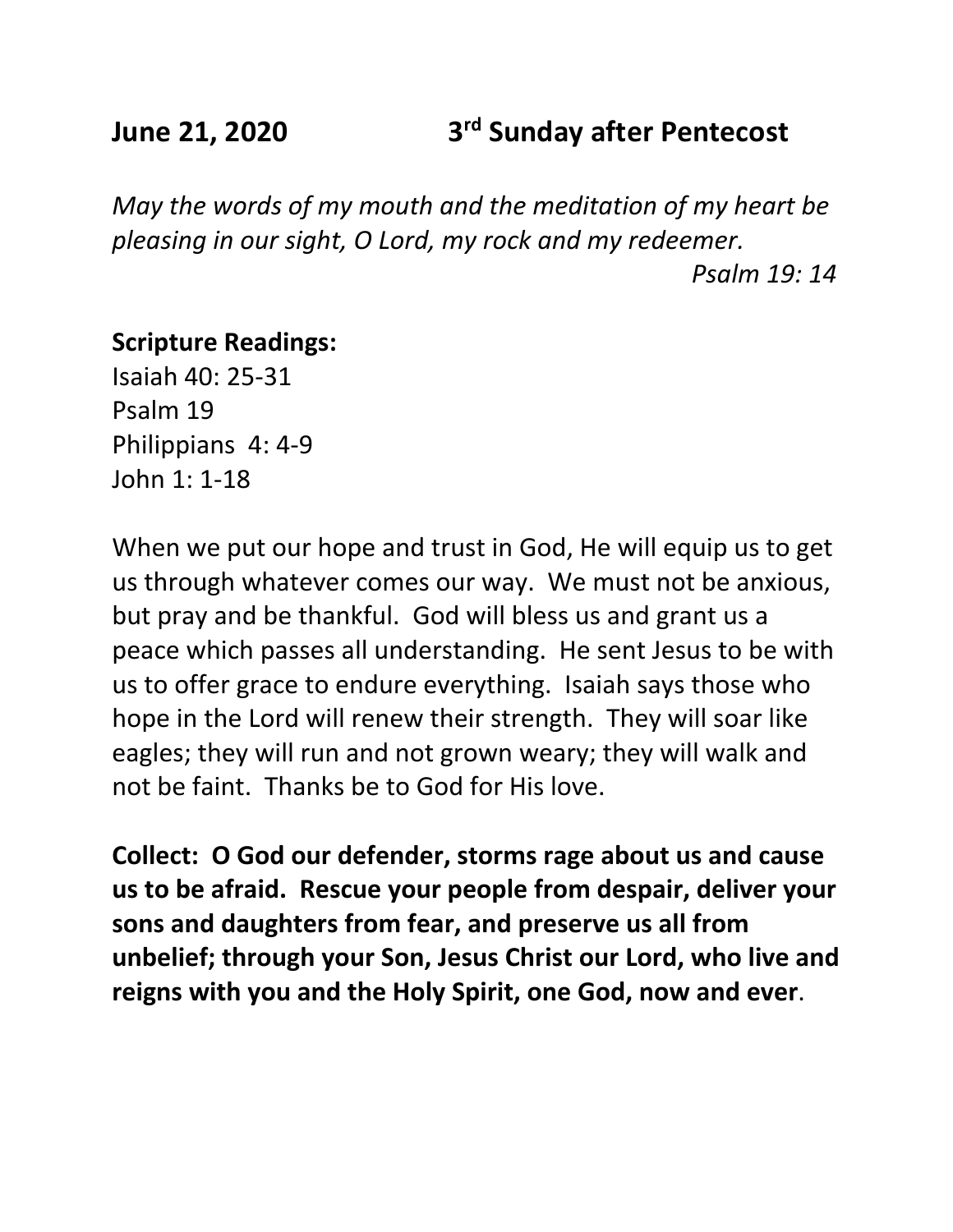When we are willing to take up our cross with Jesus, we will also know His risen life. Let us pray to our heavenly Father, who is familiar with our world and understands our humanity.

Lord of all, wherever Christians are ridiculed or persecuted for their faith, we ask your courage and inner strength; wherever we are called to be your witnesses, we ask for the grace to communicate your love; wherever love for you has grown cold, we ask you to fan the flames again.

In Christ we can be dead to sin, and alive to God

Lord, wherever the human spirit is ground down by oppression, and wherever our silence allows injustice and corruption to flourish, we ask for deeper compassion and commitment. We ask for our kingdoms to become your kingdoms, and the desire of your heart to be ours.

In Christ we can be dead to sin, and alive to God.

Lord of all, wherever families are struggling to stay together, and wherever there are ongoing arguments and family feuds, we ask your anointing for tranquility and harmony; wherever children are unwanted and loved, neglected or in danger, we ask for your protection and help.

In Christ we can be dead to sin, and alive to God.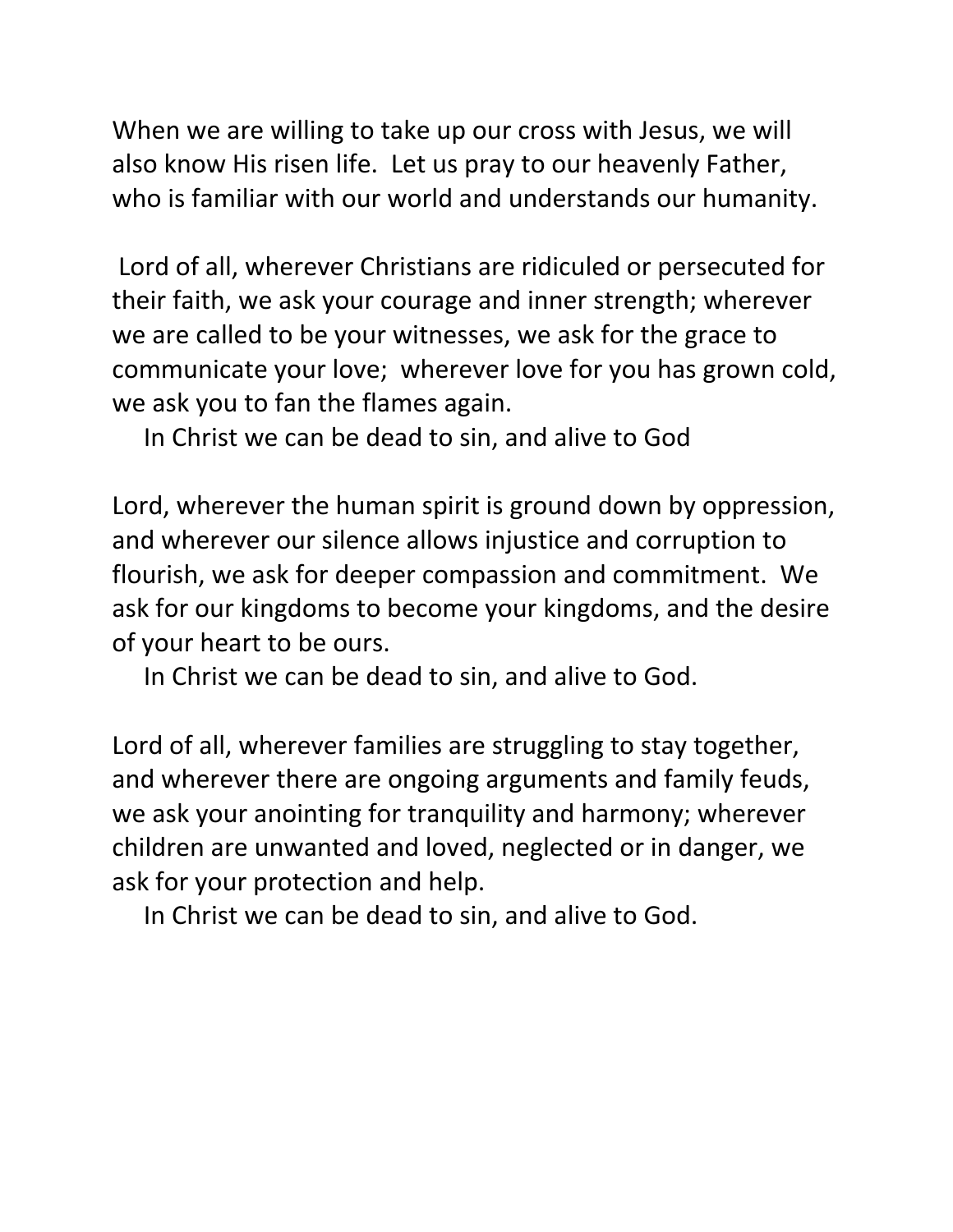Lord, wherever minds, bodies or spirits are wracked with pain or too weak or exhausted to pray, we ask for the bathing love of your presence, and the practical caring of hands working in your name; wherever there are doubts and battle is strong, we ask your empowering and clear guidance.

In Christ we can be dead to sin, and alive in God.

Lord of all, wherever the dying are anxious and afraid, we ask your peace; wherever the faithful have passed from this life into eternity, we commend them to your unchanging and everlasting love.

In Christ we can be dead to sin, and alive in God.

Lord, wherever nature's beauty or daily miracles around us alert us to see your face, we thank you for the grace to live this resurrection life.

In Christ we can be dead to sin, and alive in God.

Merciful Father, accept these prayers for the sake of your Son, our Saviour Jesus Christ. Amen.

## **The Lord's Prayer**

**The Grace**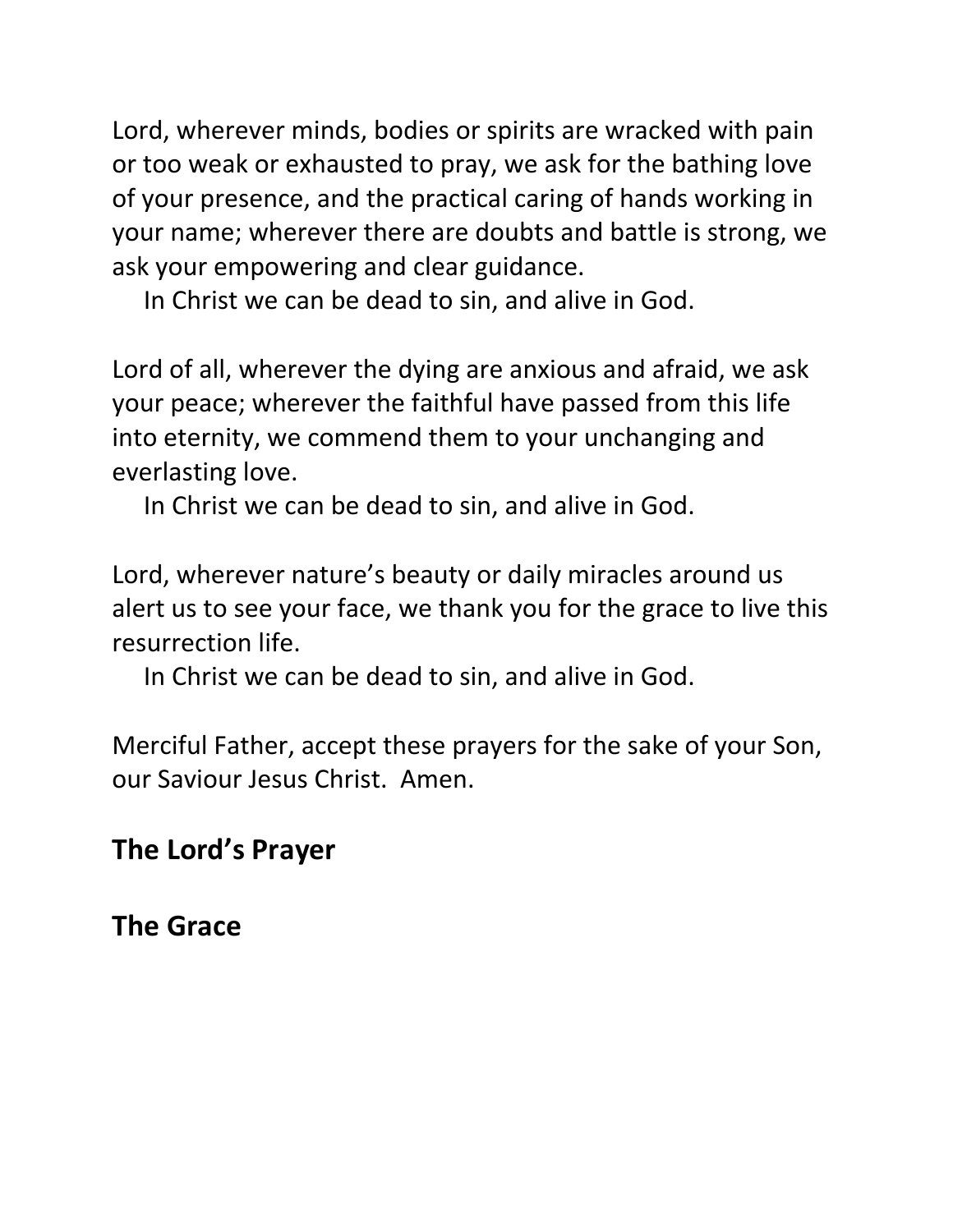**June 28, 2020 4th Sunday after Pentecost**

*For the wages of sin is death, but the gift of God is eternal life in Jesus Christ our Lord. Romans 6:23*

**Scripture Readings:**

Genesis 22: 1-14 Psalm 13 Romans 6: 12-23 Matthew 10: 40-42

In times of testing or sin we question if God is with us. If we persevere, hope and trust and keep the faith, we know our prayers will be answered and God will mightly bless us beyond what we ask or imagine. Trust as Abraham trusted God and rejoice in our salvation, for the gift of eternal life for all the good we do and the love of God we show to others.

**Collect: Almighty God, you have taught us through your Son that love fulfils the law. May we love you with all our heart, all our soul, all our mind, and all our strength, and may we love our neighbour as ourselves; through Jesus Christ our Lord, who lives and reigns with you and the Holy Spirit, one God, now and for ever.**

As Christ's people we are no longer slaves to sin, but available for righteousness. Let us focus our bodies, minds, hearts and wills as we pray to the God of all creation.